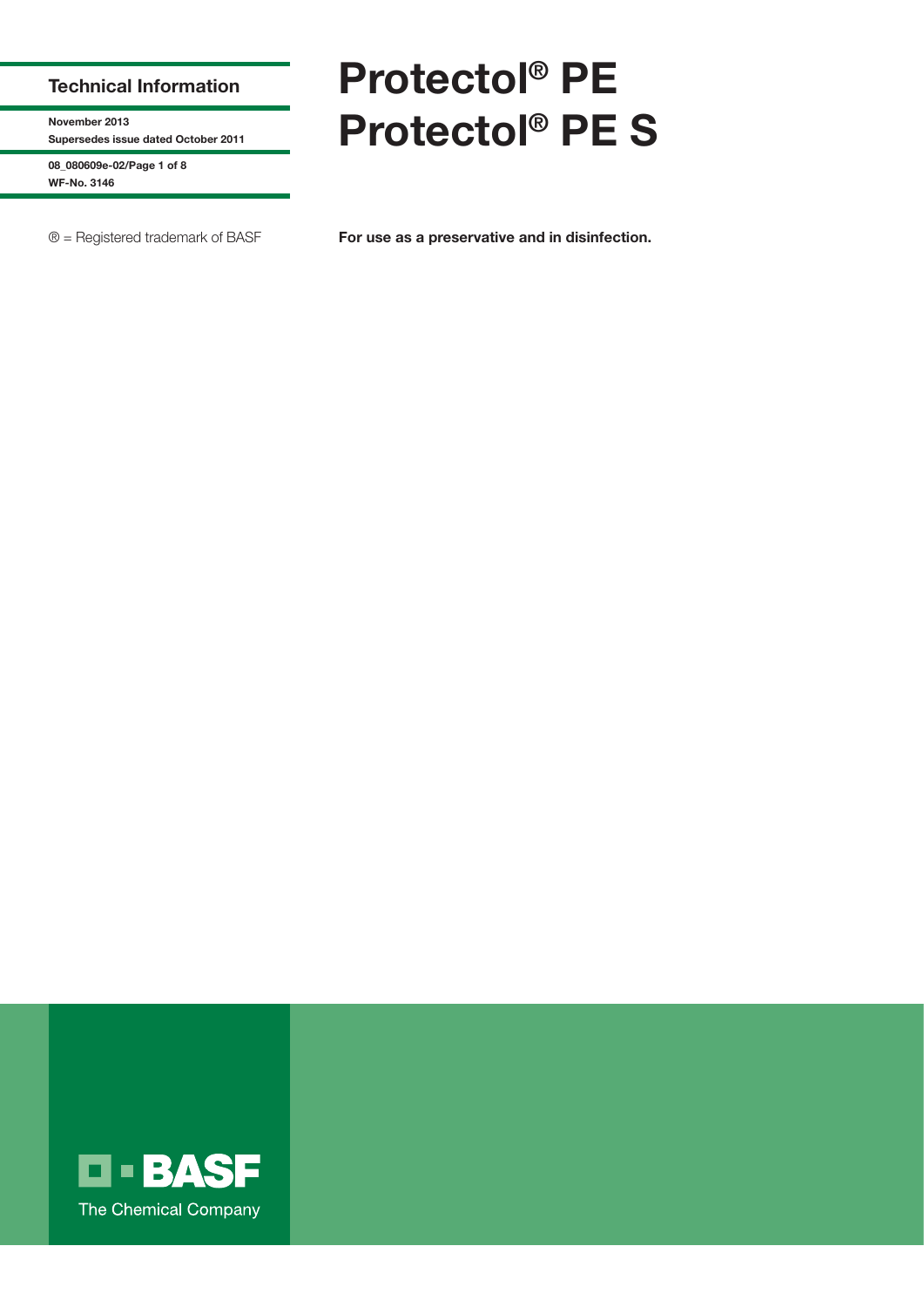| <b>Chemical nature</b>    |                                                                                                                                                                                                                                                                                                                                                                                                                                                                                                                                                        |                                    |
|---------------------------|--------------------------------------------------------------------------------------------------------------------------------------------------------------------------------------------------------------------------------------------------------------------------------------------------------------------------------------------------------------------------------------------------------------------------------------------------------------------------------------------------------------------------------------------------------|------------------------------------|
| <b>Common name</b>        | Phenoxyethanol (CTFA/INCI)                                                                                                                                                                                                                                                                                                                                                                                                                                                                                                                             |                                    |
| <b>Chemical name</b>      | 2-Phenoxyethanol                                                                                                                                                                                                                                                                                                                                                                                                                                                                                                                                       |                                    |
| <b>Synonyms</b>           | Phenoxetol<br>Ethylene glycol phenyl ether<br>Ethylene glycol monophenyl ether                                                                                                                                                                                                                                                                                                                                                                                                                                                                         |                                    |
| PRD-Nos.*                 | Protectol® PE<br>Protectol <sup>®</sup> PE S<br>* BASF's commercial product numbers.                                                                                                                                                                                                                                                                                                                                                                                                                                                                   | 30063180<br>30058260               |
| <b>Structural Formula</b> |                                                                                                                                                                                                                                                                                                                                                                                                                                                                                                                                                        | <b>OH</b>                          |
| <b>Molecular formula</b>  | $C_8H_{10}O_2$                                                                                                                                                                                                                                                                                                                                                                                                                                                                                                                                         |                                    |
| <b>Molar Mass</b>         | 138.2 g/mol                                                                                                                                                                                                                                                                                                                                                                                                                                                                                                                                            |                                    |
| CAS-No.                   | 122-99-6                                                                                                                                                                                                                                                                                                                                                                                                                                                                                                                                               |                                    |
| EINECS-No.                | 204-589-7                                                                                                                                                                                                                                                                                                                                                                                                                                                                                                                                              |                                    |
|                           | BASF offers a very high quality grade of phenoxyethanol. This is due to the unique<br>BASF manufacturing process, which results in a product with high purity, very low<br>odor, increased stability and little or no color.<br>Protectol® PE S is a special grade of Phenoxyethanol which fulfills the analytical<br>requirements of the European Pharmacopoeia, United States Pharmacopoeia and<br>the Japanese Standard of Quasi-Drug Ingredients. The product is not produced<br>under GMP conditions and is not suitable for pharma applications. |                                    |
|                           | Unless otherwise indicated, the following parameters are applicable for both<br>Protectol <sup>®</sup> PE and Protectol <sup>®</sup> PE S.                                                                                                                                                                                                                                                                                                                                                                                                             |                                    |
| <b>Properties</b>         |                                                                                                                                                                                                                                                                                                                                                                                                                                                                                                                                                        | Protectol <sup>®</sup> PE/PE S     |
|                           | Description                                                                                                                                                                                                                                                                                                                                                                                                                                                                                                                                            | Clear, colorless, odorless, liquid |
|                           | Composition                                                                                                                                                                                                                                                                                                                                                                                                                                                                                                                                            | min. 99.0%                         |
|                           | Water content                                                                                                                                                                                                                                                                                                                                                                                                                                                                                                                                          | max. 0.1%                          |
|                           | pH                                                                                                                                                                                                                                                                                                                                                                                                                                                                                                                                                     | approx. 7.0                        |
|                           | Density at 23 °C                                                                                                                                                                                                                                                                                                                                                                                                                                                                                                                                       | approx. $1.10$ g/cm <sup>3</sup>   |
|                           | Platinum - Cobalt Color                                                                                                                                                                                                                                                                                                                                                                                                                                                                                                                                | max. 10 Hazen units                |
|                           | Flashpoint                                                                                                                                                                                                                                                                                                                                                                                                                                                                                                                                             | approx. 122 °C                     |
|                           | Melting point                                                                                                                                                                                                                                                                                                                                                                                                                                                                                                                                          | approx. 9 °C                       |
|                           | Boiling point                                                                                                                                                                                                                                                                                                                                                                                                                                                                                                                                          | approx. 245 °C                     |
|                           |                                                                                                                                                                                                                                                                                                                                                                                                                                                                                                                                                        |                                    |

This information does not necessarily form part of the product specification. A detailed specification is available from your local BASF sales office.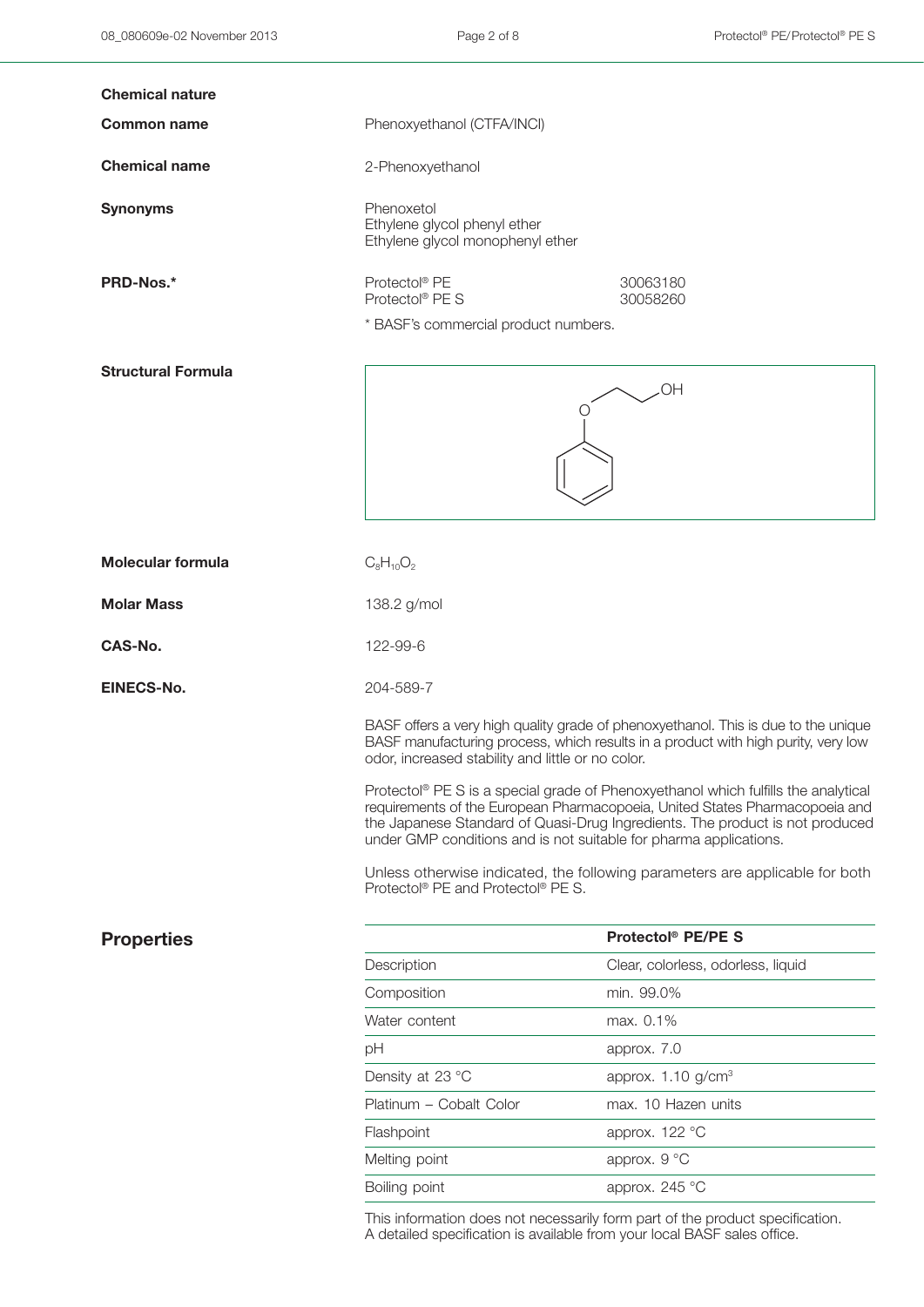| <b>Solubility and Miscibility</b> | Phenoxyethanol is miscible with water (2.4% w/w) and a range of polar organic<br>solvents, such as ethanol, propanol and propylene glycol. It can also be combined<br>with other liquid Protectol biocides such as Protectol® GA 50.                                                                                                                            |
|-----------------------------------|-----------------------------------------------------------------------------------------------------------------------------------------------------------------------------------------------------------------------------------------------------------------------------------------------------------------------------------------------------------------|
|                                   | Phenoxyethanol can be readily incorporated into a variety of different formulations<br>due to its solubility characteristics. It also possesses excellent solvent properties<br>and, consequently, can be used to solubilise a variety of raw materials and active<br>ingredients such as 2,4-dichlorobenzyl alcohol (Protectol® DA).                           |
| <b>Storage Stability</b>          | BASF phenoxyethanol products are very stable over a wide pH and temperature<br>range. Raised temperature storage trials have shown that there was no indication<br>of instability even when stored at temperatures of up to 50 °C for 12 months.<br>Under normal storage conditions shelf life is 2 years.                                                      |
|                                   | The products should be stored at ambient temperature in sealed containers as<br>supplied, in dry conditions. For bulk storage, BASF phenoxyethanol products may<br>be stored in tanks constructed of normal carbon steel (e.g. A283 grade) or stainless<br>steel (e.g. AISI TP 321).                                                                            |
|                                   | It is recommended that the products are stored under a blanket of dry nitrogen. If<br>exposed to atmospheric oxygen, a small amount of decomposition may occur, the<br>breakdown products being aldehydes and acids. This process can be accelerated<br>by humidity resulting in a deterioration of quality, especially over long storage periods.              |
| <b>Trace Metal Content</b>        | Analysis of a representative number of batches of BASF phenoxyethanol products<br>has shown that the manufacturing process is unlikely to give rise to trace metal<br>contamination.                                                                                                                                                                            |
| <b>Antimicrobial Activity</b>     | Phenoxyethanol has moderate activity against a broad range of microorganisms.<br>For this reason it is often used in combination with other active ingredients and<br>can also be used to enhance the activity of other antimicrobials. Activity extends<br>over a broad pH range, which means that they can be used in a wide variety of<br>formulation types. |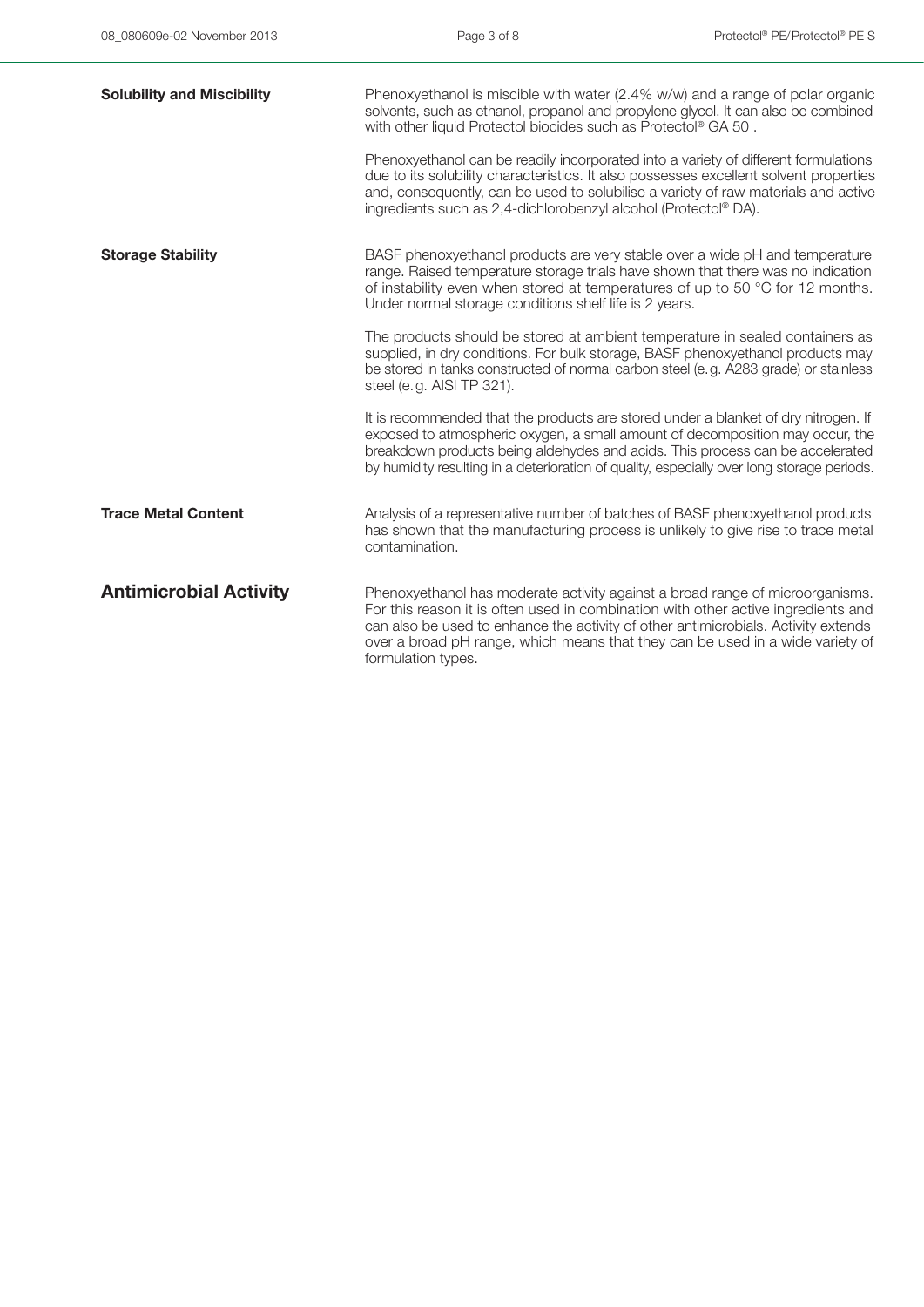**MIC Values for Phenoxyethanol** The Minimum Inhibitory Concentrations (MIC) for phenoxyethanol (% active ingredient) against a range of test organisms is shown below MIC data was generated using in-house methodology.

|                          | Organism                                                                                                                                                                                                                                                                                                                                                                                                                                                                                                                                                                                                                                                                                                                                                                                                                                                                                     | <b>References</b>                                                                                                                                                                                                                          | % (a.i.) |  |
|--------------------------|----------------------------------------------------------------------------------------------------------------------------------------------------------------------------------------------------------------------------------------------------------------------------------------------------------------------------------------------------------------------------------------------------------------------------------------------------------------------------------------------------------------------------------------------------------------------------------------------------------------------------------------------------------------------------------------------------------------------------------------------------------------------------------------------------------------------------------------------------------------------------------------------|--------------------------------------------------------------------------------------------------------------------------------------------------------------------------------------------------------------------------------------------|----------|--|
| Gram positive bacteria   | <b>Bacillus subtilis</b>                                                                                                                                                                                                                                                                                                                                                                                                                                                                                                                                                                                                                                                                                                                                                                                                                                                                     | <b>NCTC 10073</b>                                                                                                                                                                                                                          | 1.00     |  |
|                          | Staphylococcus aureus                                                                                                                                                                                                                                                                                                                                                                                                                                                                                                                                                                                                                                                                                                                                                                                                                                                                        | <b>ATCC 6538</b>                                                                                                                                                                                                                           | 0.75     |  |
|                          | Staphylococcus epidermidis                                                                                                                                                                                                                                                                                                                                                                                                                                                                                                                                                                                                                                                                                                                                                                                                                                                                   | <b>NCIB 9518</b>                                                                                                                                                                                                                           | 0.64     |  |
|                          | Streptococcus faecalis                                                                                                                                                                                                                                                                                                                                                                                                                                                                                                                                                                                                                                                                                                                                                                                                                                                                       | <b>NCTC 8213</b>                                                                                                                                                                                                                           | 0.32     |  |
| Gram negative bacteria   | Enterobacter cloacae                                                                                                                                                                                                                                                                                                                                                                                                                                                                                                                                                                                                                                                                                                                                                                                                                                                                         | (Pre. Ref. 146)                                                                                                                                                                                                                            | 0.32     |  |
|                          | Escherichia coli                                                                                                                                                                                                                                                                                                                                                                                                                                                                                                                                                                                                                                                                                                                                                                                                                                                                             | <b>NCIB 9517</b>                                                                                                                                                                                                                           | 0.32     |  |
|                          | Klebsiella aerogenes                                                                                                                                                                                                                                                                                                                                                                                                                                                                                                                                                                                                                                                                                                                                                                                                                                                                         | NCTC 418                                                                                                                                                                                                                                   | 0.50     |  |
|                          | Proteus vulgaris                                                                                                                                                                                                                                                                                                                                                                                                                                                                                                                                                                                                                                                                                                                                                                                                                                                                             | ATCC 14153                                                                                                                                                                                                                                 | 0.75     |  |
|                          | Pseudomonas aeruginosa                                                                                                                                                                                                                                                                                                                                                                                                                                                                                                                                                                                                                                                                                                                                                                                                                                                                       | <b>NCTC 6750</b>                                                                                                                                                                                                                           | 1.00     |  |
|                          | Burkholderia cepacia                                                                                                                                                                                                                                                                                                                                                                                                                                                                                                                                                                                                                                                                                                                                                                                                                                                                         | <b>NCIB 9085</b>                                                                                                                                                                                                                           | 1.00     |  |
|                          | Pseudomonas fluorescens                                                                                                                                                                                                                                                                                                                                                                                                                                                                                                                                                                                                                                                                                                                                                                                                                                                                      | <b>NCIB 9046</b>                                                                                                                                                                                                                           | 1.50     |  |
|                          | Pseudomonas putida                                                                                                                                                                                                                                                                                                                                                                                                                                                                                                                                                                                                                                                                                                                                                                                                                                                                           | <b>NCIB 9034</b>                                                                                                                                                                                                                           | 0.32     |  |
|                          | Pseudomonas stutzeri                                                                                                                                                                                                                                                                                                                                                                                                                                                                                                                                                                                                                                                                                                                                                                                                                                                                         | <b>NCIB 9040</b>                                                                                                                                                                                                                           | 0.32     |  |
|                          | Salmonella typhimurium                                                                                                                                                                                                                                                                                                                                                                                                                                                                                                                                                                                                                                                                                                                                                                                                                                                                       | NCTC 74                                                                                                                                                                                                                                    | 0.32     |  |
|                          | Serratia marcescens                                                                                                                                                                                                                                                                                                                                                                                                                                                                                                                                                                                                                                                                                                                                                                                                                                                                          | (Industrial isolate)                                                                                                                                                                                                                       | 0.32     |  |
| <b>Yeasts</b>            | Saccharomyces cerevisiae                                                                                                                                                                                                                                                                                                                                                                                                                                                                                                                                                                                                                                                                                                                                                                                                                                                                     | NCYC 87                                                                                                                                                                                                                                    | 0.25     |  |
|                          | Candida albicans                                                                                                                                                                                                                                                                                                                                                                                                                                                                                                                                                                                                                                                                                                                                                                                                                                                                             | ATCC 10231                                                                                                                                                                                                                                 | 0.32     |  |
|                          | Candida tropicalis                                                                                                                                                                                                                                                                                                                                                                                                                                                                                                                                                                                                                                                                                                                                                                                                                                                                           | (Industrial isolate)                                                                                                                                                                                                                       | 0.32     |  |
|                          | Spoilage yeast                                                                                                                                                                                                                                                                                                                                                                                                                                                                                                                                                                                                                                                                                                                                                                                                                                                                               | Y67                                                                                                                                                                                                                                        | 0.32     |  |
| <b>Moulds</b>            | Aspergillus niger                                                                                                                                                                                                                                                                                                                                                                                                                                                                                                                                                                                                                                                                                                                                                                                                                                                                            | ATCC 16404                                                                                                                                                                                                                                 | 0.25     |  |
|                          | Chaetomium globosum                                                                                                                                                                                                                                                                                                                                                                                                                                                                                                                                                                                                                                                                                                                                                                                                                                                                          | IMI 45550                                                                                                                                                                                                                                  | 0.16     |  |
|                          | Cladosporium                                                                                                                                                                                                                                                                                                                                                                                                                                                                                                                                                                                                                                                                                                                                                                                                                                                                                 | (Industrial isolate)                                                                                                                                                                                                                       | 0.16     |  |
|                          | Penicillium funiculosum                                                                                                                                                                                                                                                                                                                                                                                                                                                                                                                                                                                                                                                                                                                                                                                                                                                                      | IMI 87160                                                                                                                                                                                                                                  | 0.06     |  |
|                          | Stachybotrys atra                                                                                                                                                                                                                                                                                                                                                                                                                                                                                                                                                                                                                                                                                                                                                                                                                                                                            | IMI 82021                                                                                                                                                                                                                                  | 0.06     |  |
|                          | Trichoderma viridae                                                                                                                                                                                                                                                                                                                                                                                                                                                                                                                                                                                                                                                                                                                                                                                                                                                                          | (Industrial isolate)                                                                                                                                                                                                                       | 0.25     |  |
|                          | MIC data can give an indication of preservation efficiency. However, we recommend<br>that the concentration of Protectol® PE required in practice is determined in special<br>preservation loading tests with the formulated product.                                                                                                                                                                                                                                                                                                                                                                                                                                                                                                                                                                                                                                                        |                                                                                                                                                                                                                                            |          |  |
| <b>Application</b>       |                                                                                                                                                                                                                                                                                                                                                                                                                                                                                                                                                                                                                                                                                                                                                                                                                                                                                              | Protectol® PE can be used in a variety of application areas as described below:<br>Phenoxyethanol is a slow evaporating glycol ether with high polymer solvency<br>and excellent coalescing abilities.                                     |          |  |
| <b>Consumer Products</b> |                                                                                                                                                                                                                                                                                                                                                                                                                                                                                                                                                                                                                                                                                                                                                                                                                                                                                              | For the preservation of cosmetic, toiletry and household products and their raw<br>materials. Effective against Gram positive and Gram negative bacteria and fungi.<br>Phenoxyethanol is often used together with other active substances. |          |  |
|                          | <b>Case Study</b><br>A laboratory study was initiated to assess the efficacy of Protectol® PE to control<br>microbial contamination in a manual dish wash product (market product).<br>Protectol® PE was dosed at 1% into an unpreserved manual dish wash product.<br>The efficacy of Protectol® PE in this product was evaluated due to the Preservation<br>Challenge Test method describe in Pharm. Eur. 7th edition for topical products.<br>In contrast to the unpreserved product, the manual dish wash containing 1%<br>Protectol® PE could successfully fulfill all required criteria (A). The maximal acceptable<br>microbial contamination due to criteria A of the Pharm. Eur. for topical products is<br>illustrated by the red line in case of bacteria and in case of fungi by a black line.<br>To pass the criteria, the germ load has to be lower than the indicated treshold |                                                                                                                                                                                                                                            |          |  |

during the whole test period.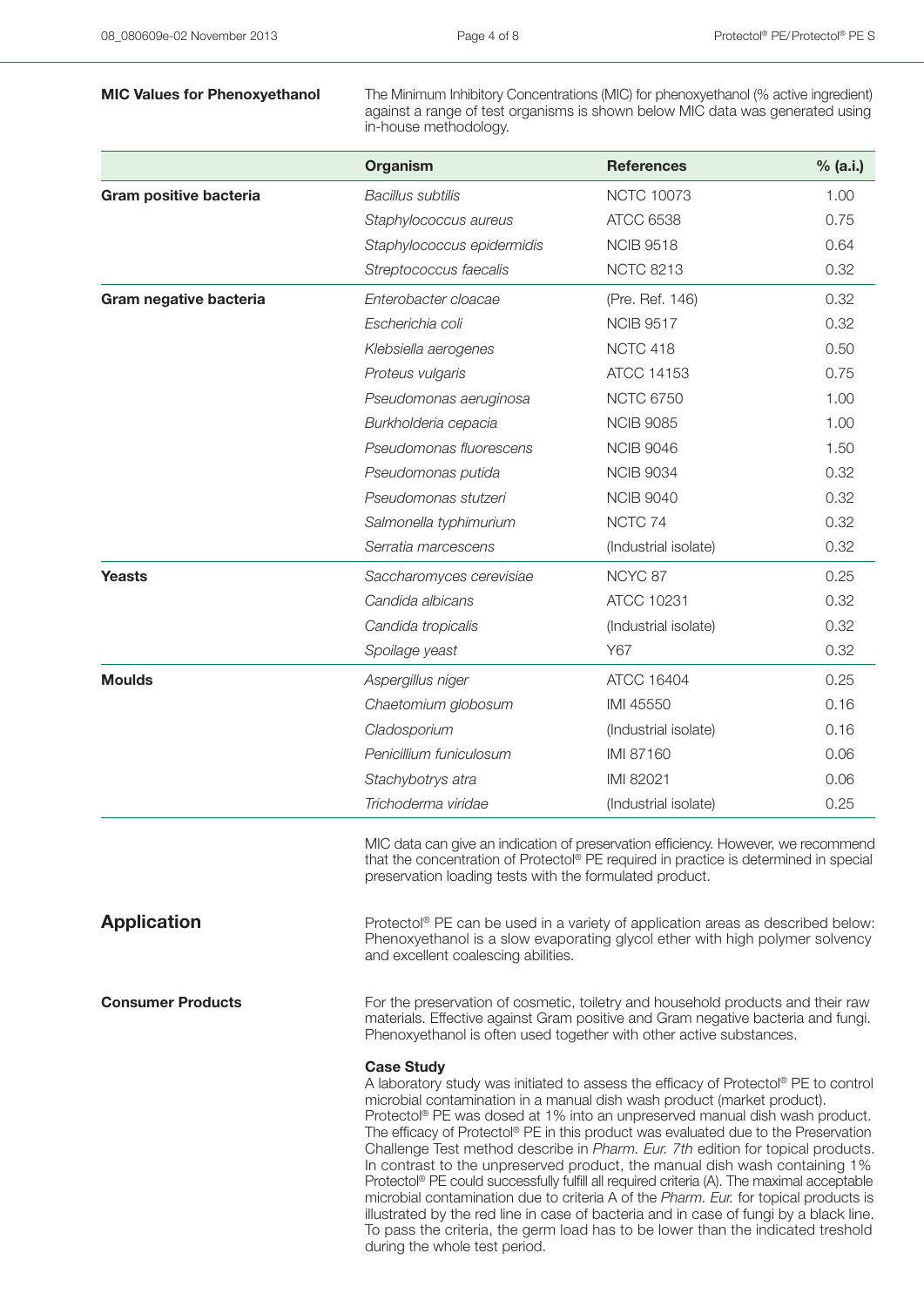

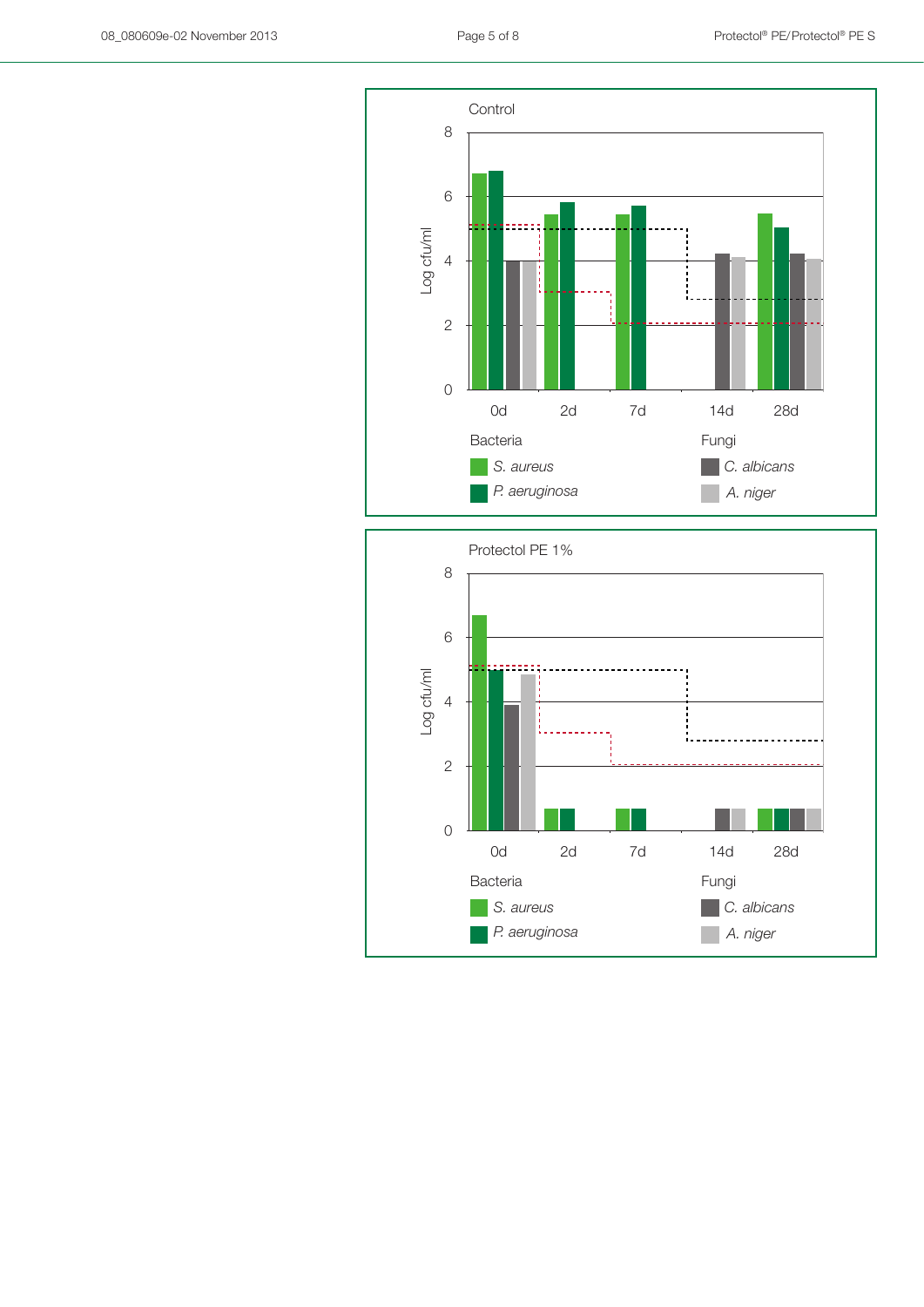**Industrial Products** For the preservation of products such as metalworking fluids, adhesives and industrial additives.

### **Case Study**

Protectol® PE is commonly used in Metal Working Fluids (MWF) to protect the diluted fluid from microbial spoilage during usage.

The following study was carried out to demonstrate the efficacy of Protectol® PE in this application area. The method used is an adaptation of the IBRG MWF Challenge Test Method to evaluate biocidal compounds in an aqueous based functional fluid.

A supplied Metal Working Fluid Concentrate was diluted to use levels (5% w/w). One part of this dilution was dosed with Protectol® PE at 1% while the other part was used unpreserved as control. Three different inocula were used in separate tests. On the one hand a mixed aerobic bacterial inoculum was used prepared from cultures of *Alcaligenes faecalis, Shewanella putrefaciens, Pseudomonas aeruginosa* and *Citrobacter freundii* containing 108 cfu/ml each. As a second inoculum a mixed fungal suspension of 10<sup>7</sup> cfu/ml was used prepared from cultures of *Rhodotorula rubra, Acremonium strictum* and *Fusarium solani*. A mycobacterial inoculum prepared from a culture of Mycobacterium chelonei was used as well (107 cfu/ml).

Aliquots of the preserved and the unpreserved diluted Metal Working Fluid were inoculated with each of the inoculi in separate samples (1:100 dilution resulting in a final germ load of  $10<sup>5</sup>$  cfu/ml) and incubated for 7 days at room temperature. After 7 days the current microbial load was determined and the samples were reinoculated until three challenges were achieved. To determine the microbial load, the samples were streaked out on specific recovery media and incubated at relevant temperatures. The growth was assessed using the rating system described below. In accordance with the criteria described in the IBRG method, "control of microbial challenges" is defined as protecting the diluted working fluid from microbial spoilage for at least one more challenge than the inoculated control samples while the term "Protection" is defined as achieving a subjective score of 0 or 1 when the control has a subjective score of >2.

Criteria for assessment of microbial growth 7 days after inoculation:

| <b>Growth Score</b> | <b>Description</b>   | <b>Germ Density</b>                                   |
|---------------------|----------------------|-------------------------------------------------------|
|                     | no gowth             | indicating $<$ 10 $3$ cfu/ml present in the<br>sample |
|                     | $1 - 10$ colonies    | indicating approx. 10 <sup>3</sup> cfu/ml             |
| 2                   | $11 - 100$ colonies  | indicating approx. 10 <sup>4</sup> cfu/ml             |
| 3                   | $101 - 100$ colonies | indicating approx. 10 <sup>5</sup> cfu/ml             |
| 4                   | $>1.000$ colonies    | indicating $> 105$ cfu/ml                             |

The graph below shows the evaluation of the microbial growth of the control and the Metal Working Fluid furnished with 1% Protectol® PE 7 days after the third and last inoculation of this study.

The results demonstrate that the unpreserved diluted Metal Working Fluid was readily susceptible to microbial growth whereas addition of Protectol® PE at 1% to a diluted working fluid effectively controlled microbial contaminations.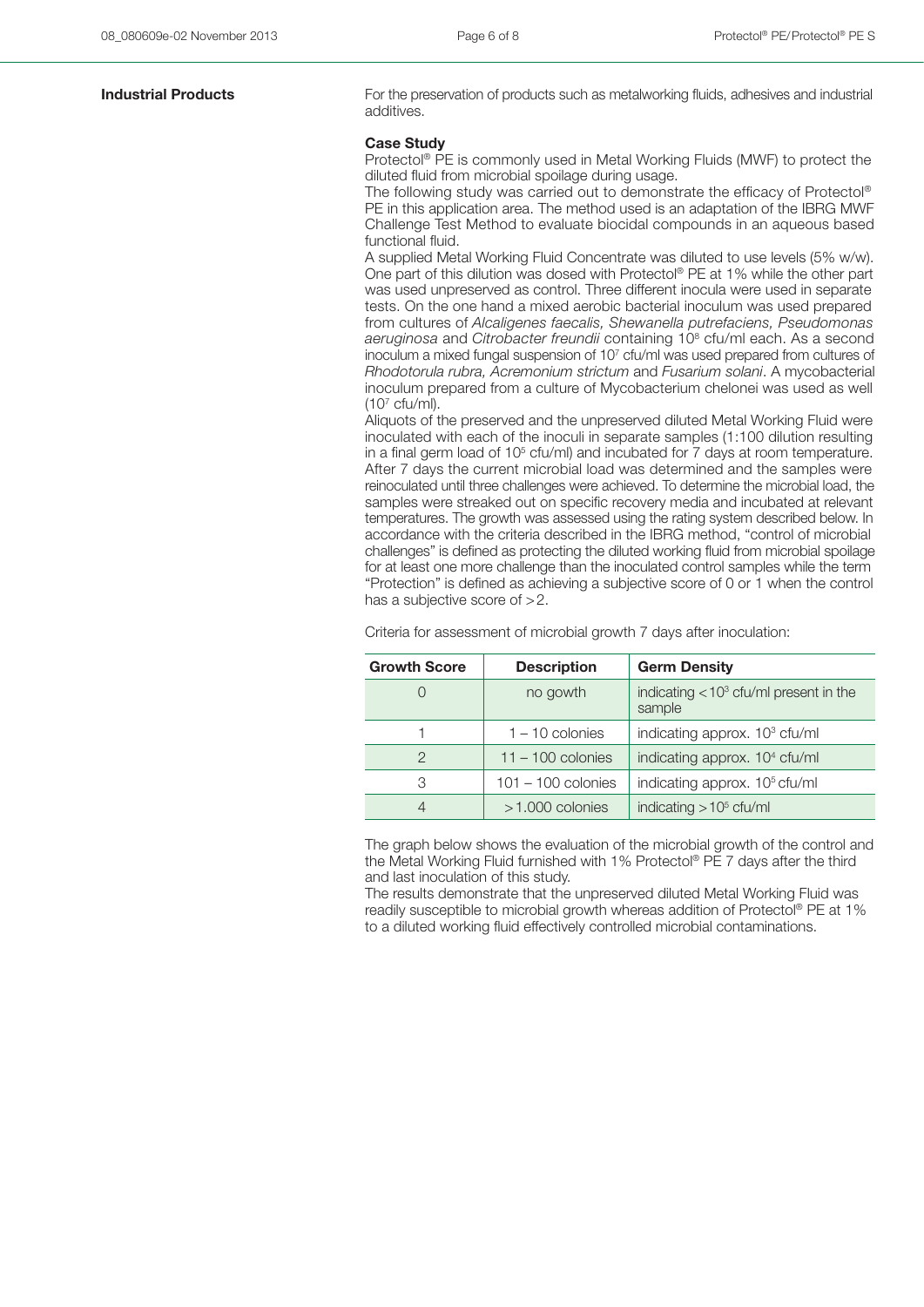

| <b>Surface &amp; Instrument</b>                          | Used in combination with other active ingredients for the formulation of disinfectants<br>and disinfectant cleaners for hard surfaces and for surgical instruments.                                                                                                                                                                                                                                               |
|----------------------------------------------------------|-------------------------------------------------------------------------------------------------------------------------------------------------------------------------------------------------------------------------------------------------------------------------------------------------------------------------------------------------------------------------------------------------------------------|
| <b>Registrations and Approvals</b>                       | Detailed information on regional registration and approval status are available on<br>request.                                                                                                                                                                                                                                                                                                                    |
| <b>Safety</b>                                            |                                                                                                                                                                                                                                                                                                                                                                                                                   |
| <b>Toxicological and Environmental</b><br>Data           | For detailed information see MSDS.                                                                                                                                                                                                                                                                                                                                                                                |
| <b>Safety Notes</b>                                      | According to the experience gained over many years and to other information<br>at our disposal, phenoxyethanol should not exert any harmful effects on health.<br>This is provided that it is used properly, that due attention is given to the safety<br>and industrial hygiene precautions necessary for handling chemicals and that the<br>information and advice given on our Safety Data Sheets is observed. |
|                                                          | Use biocides safely. Always read the label and product information before use.                                                                                                                                                                                                                                                                                                                                    |
| <b>Handling and Storage</b>                              | Contact with eyes and skin should be avoided. Safety goggles must be worn<br>when handling the concentrated product. The product should be stored in sealed<br>containers as supplied, in dry conditions, at temperatures not exceeding 30 °C.                                                                                                                                                                    |
| Labelling                                                | Refer to the latest Safety Data Sheet for detailed information on product safety.                                                                                                                                                                                                                                                                                                                                 |
| <b>Classification according to</b><br><b>UN</b> criteria | Not classified as hazardous under transport regulations.                                                                                                                                                                                                                                                                                                                                                          |
|                                                          | Protectol® is a registered trademark of BASF Group.                                                                                                                                                                                                                                                                                                                                                               |
|                                                          | Label recommendations supersede any claims made in this brochure.                                                                                                                                                                                                                                                                                                                                                 |